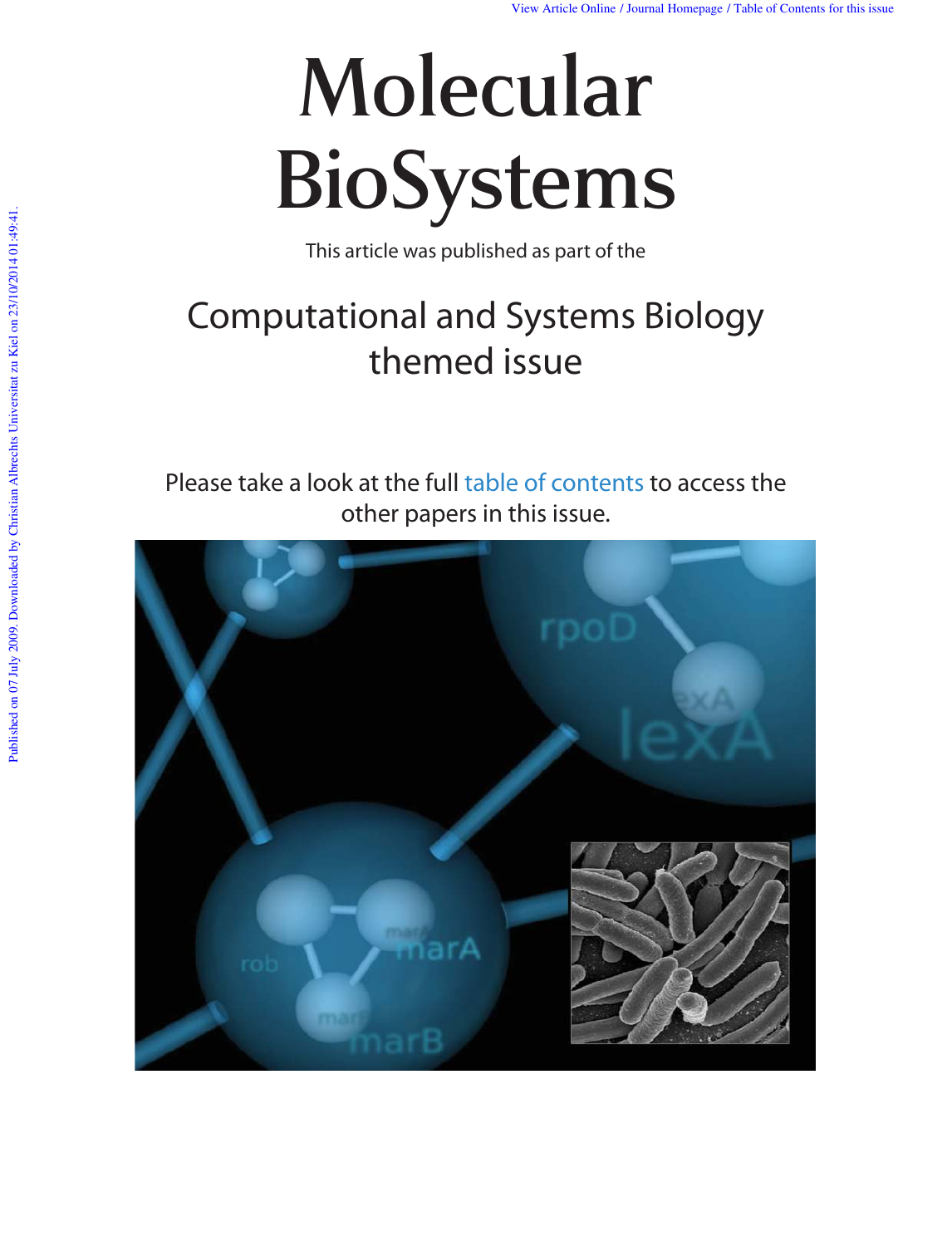### Energy based approach for understanding the recognition mechanism in protein–protein complexes†

M. Michael Gromiha,\* Kiyonobu Yokota and Kazuhiko Fukui

Received 27th February 2009, Accepted 28th May 2009 First published as an Advance Article on the web 7th July 2009 DOI: 10.1039/b904161n

Protein–protein interactions play an essential role in the regulation of various cellular processes. Understanding the recognition mechanism of protein–protein complexes is a challenging task in molecular and computational biology. In this work, we have developed an energy based approach for identifying the binding sites and important residues for binding in protein–protein complexes. The new approach is different from the traditional distance based contacts in which the repulsive interactions are treated as binding sites as well as the contacts within a specific cutoff have been treated in the same way. We found that the residues and residue-pairs with charged and aromatic side chains are important for binding. These residues influence to form cation– $\pi$ , electrostatic and aromatic interactions. Our observation has been verified with the experimental binding specificity of protein–protein complexes and found good agreement with experiments. Based on these results we have proposed a novel mechanism for the recognition of protein–protein complexes: the charged and aromatic residues in receptor and ligand initiate recognition by making suitable interactions between them; the neighboring hydrophobic residues assist the stability of complex along with other hydrogen bonding partners by the polar residues. Further, the propensity of residues in the binding sites of receptors and ligands, atomic contributions and the influence on secondary structure will be discussed.

#### Introduction

Protein–protein interactions are important in most of the cellular processes in life. Hence understanding the mechanism of protein–protein recognition at the molecular level is of practical interest and has direct applications to functional genomics. The two major approaches to this problem are large-scale studies on protein–protein interaction networks and investigations on the general principles of recognition and prediction of their binding sites. Unraveling the mechanism of protein–protein recognition is a fundamental problem and it would aid in function prediction and drug design.

The availability of numerous numbers of protein–protein complexes enables researchers to analyze the binding sites in terms of amino acid composition, preference of residues, secondary structures, solvent accessibility, electrostatic patches, hydrophobic contacts, hydrogen bonding networks and so on. Ofran and Rost<sup>1</sup> showed that the interface residues are dominated with specific amino acid residues and amino acid composition is a good feature for predicting the type of interaction interface. The recognition sites comprise of at least one patch that contains a core made of buried interface atoms, surrounded by a rim of atoms that remain accessible to solvent in the complex and have a distinctive amino acid composition.<sup>2</sup>

The importance of amino acid residues has also been analyzed with the conservation of residues across protein–protein interfaces.3,4 In addition, the roles of electrostatic interactions and binding energy hotspots have been reported for the binding of protein–protein complexes.5–7 Recently, protein–protein interactions have been mapped on protein sequences, which suggest that the hotspots can be predicted from amino acid sequences.<sup>8</sup> Furthermore, protein–protein interactions have been studied in terms of efficient clustering,<sup>9</sup> stability calculations,<sup>10</sup> conformational changes and docking simulations.<sup>11</sup> Shoemaker and Panchenko<sup>12,13</sup> reviewed several concepts of protein–protein interactions in terms of experimental techniques, databases, prediction of protein–protein and domain interactions.

On the other hand, several methods have been proposed for identifying the binding sites in protein–protein complexes. Jones and Thornton $14$  used surface patches for predicting protein–protein interaction sites. Fernandez-Recio *et al.*<sup>15</sup> developed a method based on docking energy landscapes for predicting protein–protein interactions. Potapov *et al.*<sup>16</sup> utilized molecular architecture and naturally occurring template fragments in the Protein Data Bank for identifying protein–protein interface. The combination of sequence and structural features as well as the information on nine consecutive residues, secondary structure of the central residue and average properties based on solvent accessibility, protrusion and depth has also been employed for detecting the binding sites from amino acid sequence.<sup>17</sup> Albou *et al.*<sup>18</sup> used the alpha shape of a molecule for computing surface residues. Grosdidier and Fernandez-Reico<sup>19</sup> identified the hotspot residues in protein–protein complexes using a computational docking method. Gong and Blundell<sup>20</sup> derived "environment

*Computational Biology Research Center (CBRC), National Institute of Advanced Industrial Science and Technology (AIST), 2-42 Aomi, Koto-ku, Tokyo 135-0064, Japan.*

*E-mail: michael-gromiha@aist.go.jp; Fax: +81-3-3599-8081; Tel: +81-3-3599-8046*

w This article is part of a *Molecular BioSystems* themed issue on Computational and Systems Biology.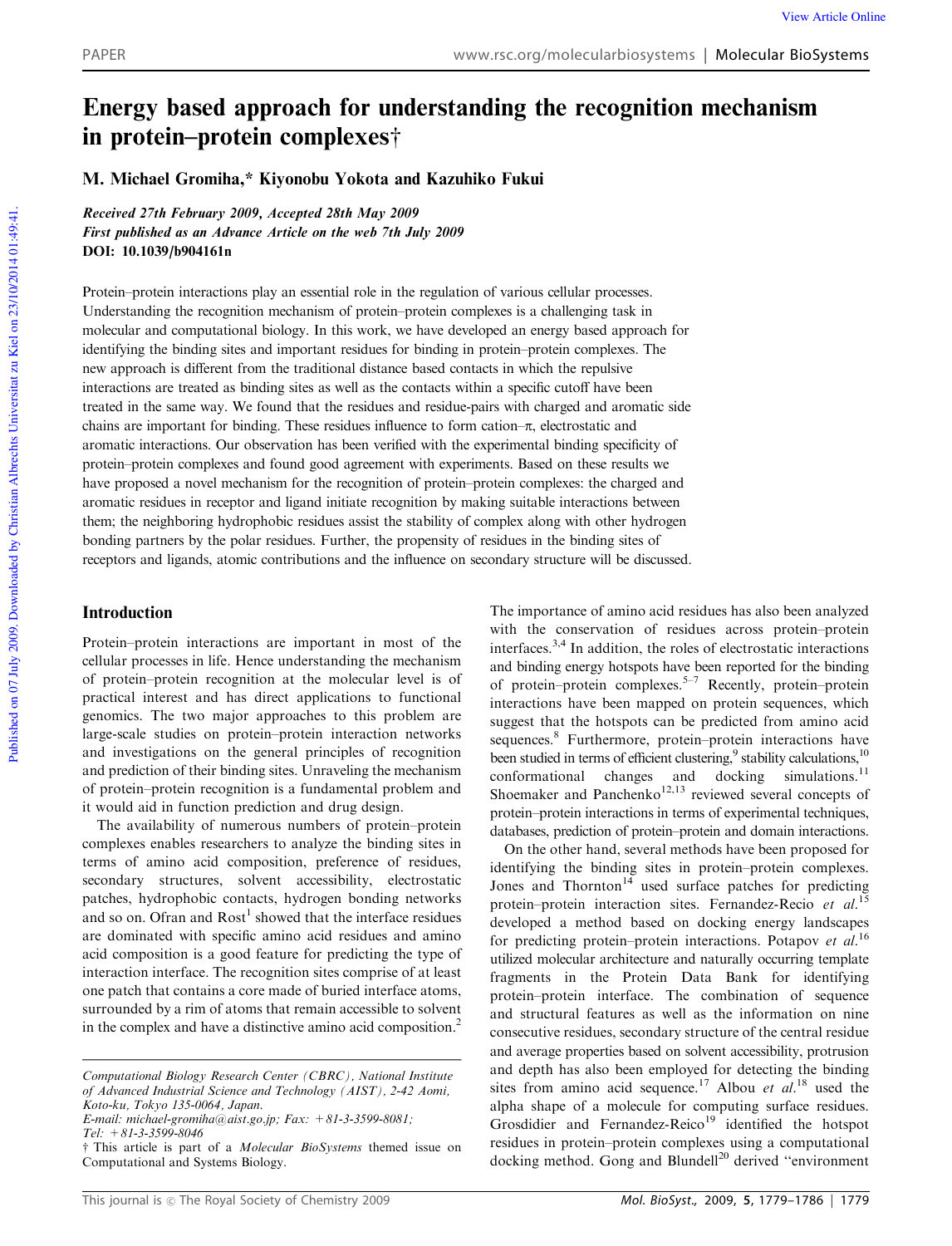specific substitution tables'' by discarding the functional residues and utilized them to predict the protein–protein interaction sites. Dukka and Livesay<sup>21</sup> used phylogenetic motifs for predicting position-specific functional residues. Najmanovich *et al.*<sup>22</sup> implemented a graph-matching-based method for detecting 3D atomic similarities, which have been used to analyze protein binding sites. Shulman-Pelag *et al.*23,24 constructed a method based on multiple alignment for detecting binding sites in protein–protein complexes. It recognizes the spatially conserved physico-chemical interactions, which often involve energetically important hot-spot residues that are crucial for protein–protein associations. Ertekin *et al.*<sup>25</sup> proposed a method based on the fluctuation behavior of residues to predict the putative protein binding sites. Halperin *et al.*<sup>26,27</sup> used phage display libraries and structurally conserved residues for identifying the interface residues. Li *et al.*<sup>28</sup> showed that the hotspots are often located in the complemented pockets in protein–protein complexes. Hannenhalli and Wang<sup>29</sup> derived a positional weight matrix from a set of experimentally derived binding sites and utilize the information for binding site prediction. Further, machine learning techniques have been widely used to identify the binding sites in protein–protein complexes.30–33 Keskin *et al.*34,35 extensively reviewed the principles of protein–protein interactions as well as the organization, cooperativity and mapping in a bottom-up systems biology approach.

In most of these studies, binding sites have been defined with a criteria based on the contacts between amino acid residues in two partners of protein–protein complexes. The atomic contacts between  $C_{\alpha}$  atoms,  $C_{\beta}$  atoms, any atoms in a residue as well as the distances of  $5-7$  Å have been used to assign the contacts. These criteria include the repulsive interactions in which two residues are close to each other. In addition, the residue pairs with different distances have been treated in a same manner. Other methods employed shape complimentarity, homologs, conservation and amino acid properties. In this work, we have developed a new approach based on interaction energy for defining the binding sites. We observed that the binding sites are dominated with aromatic and charged residues indicating the importance of electrostatic, aromatic and cation– $\pi$  interactions. Further, we have analyzed the preference of interacting partners and the preference of residues in binding segments of different lengths. Based on the results obtained in the present study we have proposed a novel mechanism for understanding the recognition of protein–protein complexes.

The identified binding sites using energy based approach may cluster together within densely packed hot regions and they form networks of interactions.<sup>34</sup> Mapping of protein–protein interactions assists in predicting protein function and in the construction of interaction maps. Through the network of protein–protein interactions, one can map cellular pathways and their intricate cross-connectivity.<sup>36</sup>

#### Materials and methods

#### Dataset

In this study, we developed a dataset of heterodimer protein–protein complexes from the crystal structures in

25-09-2007 release of Protein Data Bank.<sup>37</sup> In order to avoid artificial bias and to get clean data, we excluded the complexes that contain 'Mutation' in COMPND fields and non-standard amino acids without MSE in SEQRES field. The heterodimers were selected using the following procedure: (i) BIOMOLECULE information in REMARK 350 fields contain ''dimer'' and (ii) the two chains are not identical (sequence identity  $\langle 100\%$ ). The redundancy among heterodimer sequences was removed by using ALIGN program $^{38}$  so that no two sequences in the resulting dataset have more than 25% sequence identity. To get a more precise heterodimer dataset, we extracted the complexes with the following criteria: (i)  $> 50$  residues in both chains, (ii)  $< 10\%$  missing regions and (iii)  $\langle 3.0 \text{ Å}$  resolution. As a result, we got a dataset of 153 pairs of heterodimer protein–protein complexes. In each protein–protein complex, proteins with high and low molecular weights are termed as receptors and ligands, respectively. It is noteworthy that the current dataset is completely nonredundant whereas other datasets<sup>39</sup> have the complexes with same (redundant) receptors and different ligands. We have also carried out the analysis with a benchmark dataset of 124 protein–protein complexes $40$  and we observed similar results. Hence, we report the results obtained with a dataset of 153 protein–protein complexes developed in this work.

#### Computation of interaction energy

We have calculated the interaction free-energy between atoms in protein–protein complexes using AMBER potential,<sup>41</sup> which is widely used to analyze and understand the recognition mechanism in protein complexes.<sup>42</sup> It is given by:

$$
E_{\text{inter}} = \sum \left[ (A_{ij}/r_{ij}^{12} - B_{ij}/r_{ij}^{6}) + q_i q_j / \varepsilon r_{ij} \right] \tag{1}
$$

where  $A_{ij} = \varepsilon_{ij}^*(R_{ij}^*)^{12}$  and  $B_{ij} = 2 \varepsilon_{ij}^*(R_{ij}^*)^6$ ;  $R_{ij}^* = (R_i^* + R_j^*)^6$ and  $\varepsilon_{ij}^*=(\varepsilon_i^* \varepsilon_j^*)^{1/2}$ ;  $R^*$  and  $\varepsilon^*$  are, respectively, the van der Waals radius and well depth and these parameters are obtained from Cornell *et al.*;<sup>41</sup>  $q_i$  and  $q_j$  are, respectively, the charges for the atoms  $i$  and  $j$ , and  $r_{ij}$  is the distance between them. We have used the distant dependent dielectric constant  $(\varepsilon = r_{ii})$  to take account of the dielectric damping effect of the Coulomb interactions, as used in other studies on protein complexes.<sup>42</sup>

#### Binding propensity

The binding propensity for the 20 amino acid residues in both receptors and ligands in protein–protein complexes has been developed as follows: we have computed the frequency of occurrence of amino acid residues in binding sites  $(f<sub>b</sub>)$  and in the receptor (ligand) as a whole  $(f_t)$ . The binding propensity  $(P<sub>bind</sub>)$  is calculated using the equation:

$$
P_{\text{bind}}(i) = f_{\text{b}}(i)/f_{\text{t}}(i) \tag{2}
$$

where, *i* represents each of the 20 amino acid residues.

#### Binding segments

The residues identified as binding sites have been analyzed in terms of binding segments. It is based on the number of consecutive binding residues in amino acid sequences.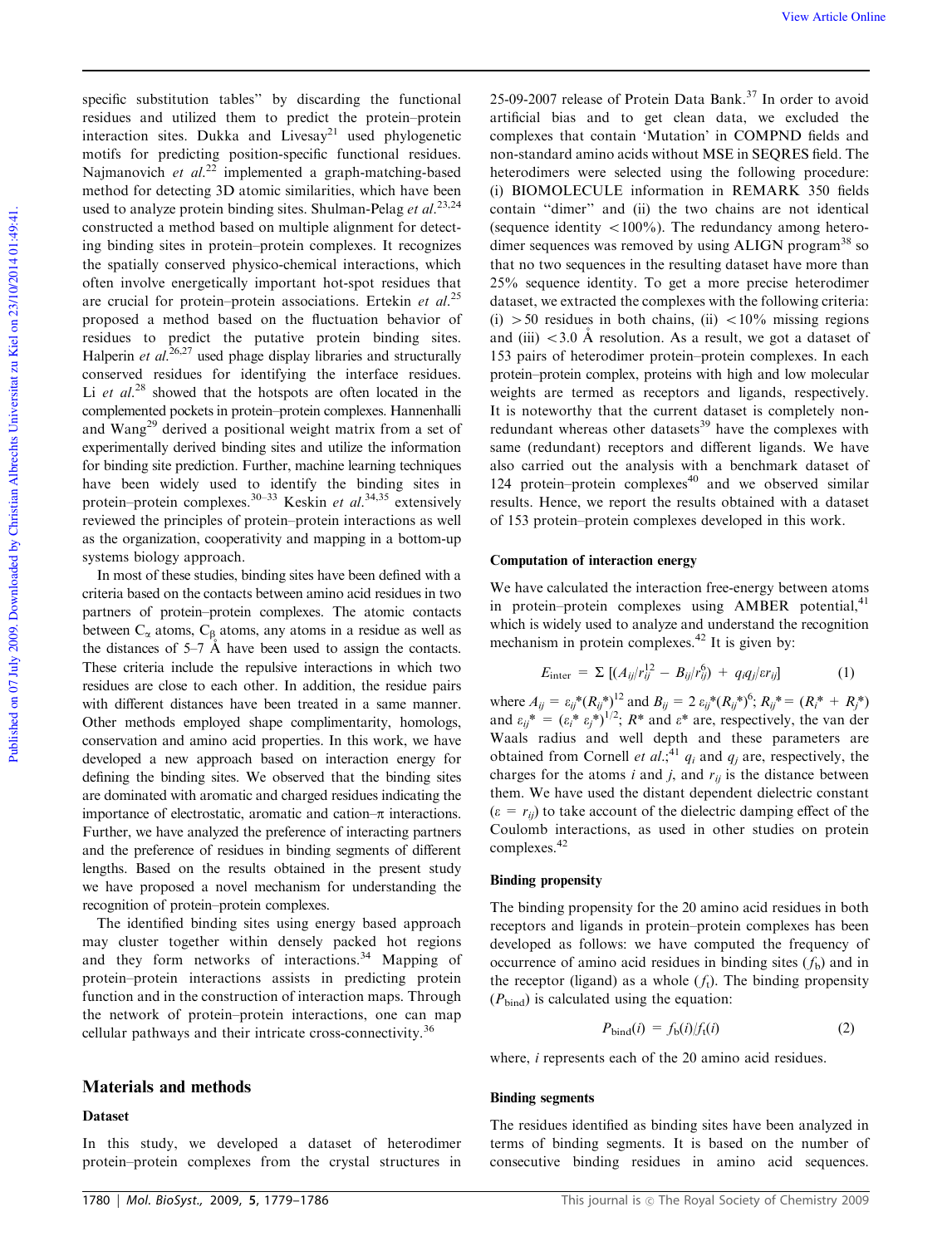For example, a 4-residue binding segment has a stretch of four consecutive binding residues. We have analyzed the behavior of the 20 amino residues in binding segments with one, two, three, four and more than four residues.

#### Residue-pair preference

We have computed the preference of residues to be involved in the interactions between receptors and ligands using the equation:<sup>43</sup>

$$
Pair(i,j) = \sum N_{ij} / (\sum N_i + \sum N_j)
$$
 (3)

where *i* and *j* stand for the interacting residues in receptors and ligands, respectively.  $N_{i,j}$  is the number of interacting residues of type *i* in receptors and *j* in ligands.  $\Sigma N_i$  and  $\Sigma N_j$  are the total number of residues of type *i* and *j*, respectively in receptors and ligands.

#### Results and discussion

#### Occurrence of amino acid residues at various ranges of interaction free energies

In a protein–protein complex, we have computed the interaction energy (eqn (1)) of each residue in a receptor with all residues in ligand. We have repeated the calculations for all the complexes and analyzed the interaction energies of all the residues in intervals of 0.1 from  $-15$  to 5 kcal mol<sup>-1</sup>. The frequency of occurrence of residues in receptors at different intervals of interaction free energies (from  $-2$  to 1 kcal mol<sup>-1</sup>) are displayed in Fig. 1. In this figure, we present the results for both the fraction of residues and total percentage of residues at each interval. We observed that 7.7% of the residues have strong interactions with ligands and the interaction free energy is less than  $-2$  kcal mol<sup>-1</sup>. On the other hand, 6.2% of residues have repulsive energies and 77% of the residues have the interaction energy in the range of  $-0.3$  to 0 kcal mol<sup>-1</sup>, which might be due to the presence of residues that are far away in 3D structures. Among 48 657 residues 5255 of them have the interaction free-energy less than  $-1$  kcal mol<sup>-1</sup>. Interestingly, we observed similar number of residues (4957) in ligands that are interacting with receptors. As the total number of residues in ligands are almost half of that in receptors the percentage of interacting residues are twice to that in receptors. Similar characteristics are observed for the binding site residues obtained with the contacts between residues in receptors and ligands in protein–protein complexes.

We have compared the results obtained with the energy criteria used in this work and the criteria with different cutoff distances for defining binding site residues<sup>44-46</sup> in Table 1. We noticed that the number and percentage of binding site residues obtained with energy based approach is similar to the one defined with the distance of 5 A between any heavy atoms in receptors and ligands. However, the analysis of binding site residues obtained in these approaches showed significant differences between them. Only 1459 residues are common to each other and this result indicates the importance of considering the energy between different atoms to define the binding residues. In addition, 4% of the residues have strong repulsive energies and all these residues have been identified as



Fig. 1 Occurrence of amino acid residues in different ranges of interaction energies: (a) receptors and (b) ligands. The open and closed circles show the fraction and total percentage of residues. The expanded data for the percentage fraction of residues in different ranges of interaction energies is shown in the inset.

Table 1 Number and percentage of binding site residues using different methods

| Criterion             | Cutoff           | $N_{\rm bind}$ | $\%_{bind}$ | Reference                   |
|-----------------------|------------------|----------------|-------------|-----------------------------|
| Energy                | $<$ 1 kcal/mol   | 5255           | 10.8        | Present work                |
| Energy                | $< 0.5$ kcal/mol | 6718           | 13.8        | Present work                |
| $C_{\gamma}$ distance | 6 A              | 1972           | 4.0         | Keskin et al. <sup>45</sup> |
| $C_{\rm B}$ distance  | 6 A              | 3449           | 7.1         | Glaser et al. <sup>46</sup> |
| Any heavy atoms       | 5 Å              | 6644           | 13.6        | Li et al. $44$              |

binding residues in distance based criteria, which are not probable binding residues in protein–protein complexes.

#### Behavior of different types of amino acid residues

We have classified the residues into aromatic, sulfur containing, charged, hydrophobic and polar and the percentage of residues at different energy intervals are shown in Fig. 2. We observed that a certain percentage of polar residues contribute to interact between receptors and ligands irrespective of the percentage of residues present in protein–protein complexes. Although the occurrence of Ser is 6.1% and that of Asn is  $4.4\%$  both of them contribute similar level  $(0.5-6\%)$ to binding sites as seen in Fig. 2a. The binding site aromatic residues mainly depend on the percentage of residues in the complexes as seen in Fig. 2b. Among charged residues the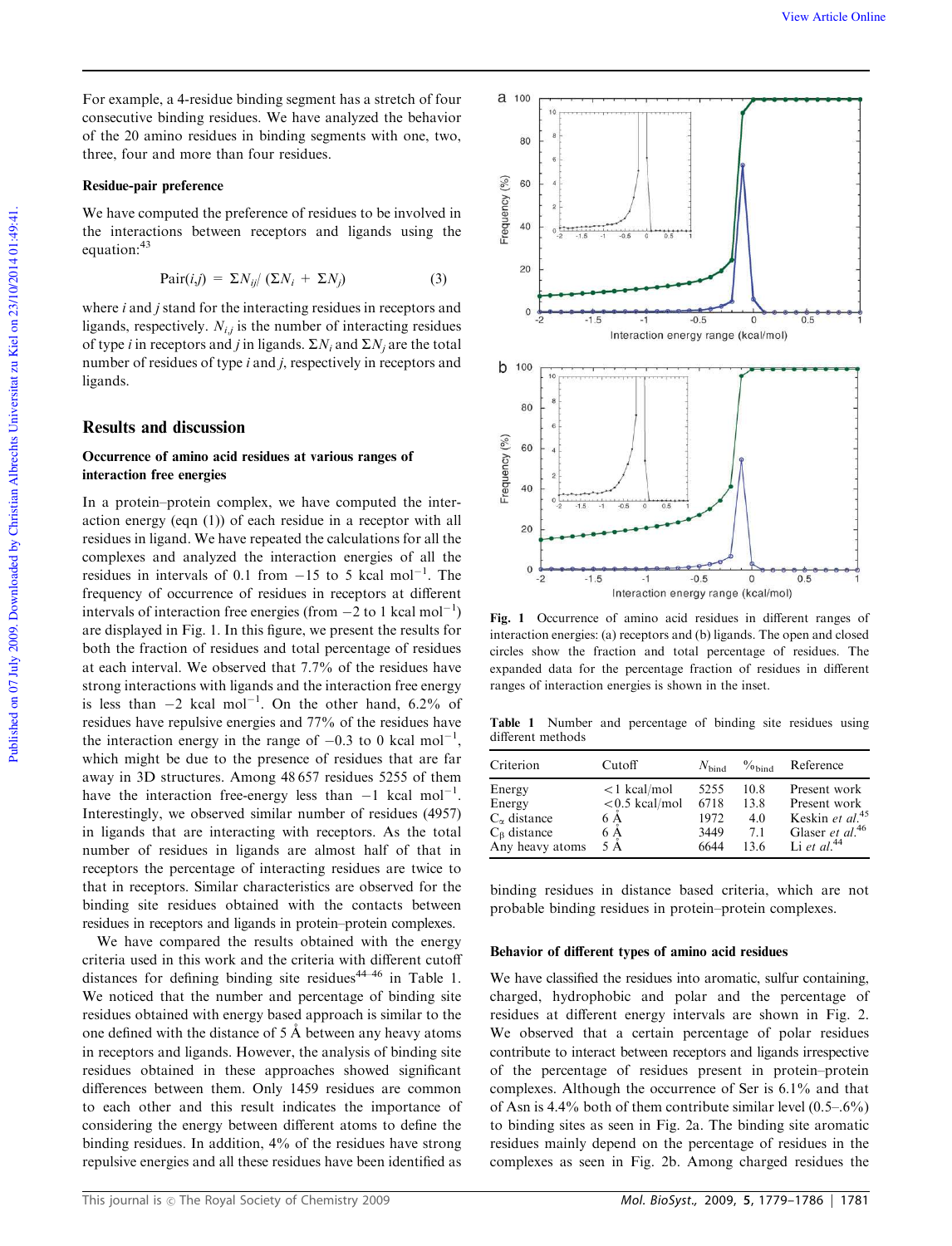



 $N_{\text{bind}}$  *N*<sub>tot</sub> Propensity

| Th<br>Ser      | (b) in ligands                       |                          |                                                             |               |                |
|----------------|--------------------------------------|--------------------------|-------------------------------------------------------------|---------------|----------------|
| Gln<br>Pro     |                                      | Residue                  | $N_{\text{bind}}$                                           | $N_{\rm tot}$ | Prop           |
|                |                                      | $\bf{a}$                 |                                                             |               |                |
|                |                                      | <b>ALA</b><br><b>ASP</b> | 264<br>261                                                  | 3673<br>2831  | 7.19<br>9.22   |
|                |                                      | <b>CYS</b>               | 82                                                          | 800           | 10.25          |
|                |                                      | GLU                      | 323                                                         | 3233          | 9.99           |
|                |                                      | PHE                      | 292                                                         | 2057          | 14.20          |
|                |                                      | <b>GLY</b>               | 270                                                         | 3441          | 7.85           |
|                |                                      | <b>HIS</b>               | 140                                                         | 1066          | 13.13          |
|                |                                      | ILE                      | 304                                                         | 2735          | 11.12          |
|                |                                      | <b>LYS</b>               | 271                                                         | 2840          | 9.54           |
| $-2.5$<br>$-2$ | $-1.5$<br>$-0.5$<br>0.5<br>$-1$<br>O | <b>LEU</b>               | 482                                                         | 4510          | 10.69          |
|                | Energy range (kcal/mol)              | <b>MET</b>               | 132                                                         | 1084          | 12.18          |
|                |                                      | <b>ASN</b>               | 240                                                         | 2161          | 11.11          |
|                |                                      | <b>PRO</b>               | 262                                                         | 2317          | 11.31          |
|                |                                      | <b>GLN</b>               | 244                                                         | 1917          | 12.73          |
|                |                                      | <b>ARG</b>               | 366                                                         | 2414          | 15.16          |
|                |                                      | <b>SER</b>               | 272                                                         | 2968          | 9.16           |
|                |                                      | <b>THR</b>               | 287                                                         | 2653          | 10.82          |
|                |                                      | <b>VAL</b>               | 354                                                         | 3505          | 10.10          |
|                |                                      | TRP                      | 132                                                         | 764           | 17.28          |
|                |                                      | <b>TYR</b>               | 277                                                         | 1807          | 15.33          |
|                |                                      | b                        |                                                             |               |                |
|                |                                      | <b>ALA</b>               | 272                                                         | 1856          | 14.66          |
|                |                                      | ASP                      | 239                                                         | 1395          | 17.13          |
|                |                                      | <b>CYS</b>               | 66                                                          | 443           | 14.90          |
|                |                                      | GLU                      | 288                                                         | 1712          | 16.82          |
|                |                                      | PHE                      | 262                                                         | 1003          | 26.12          |
|                |                                      | <b>GLY</b>               | 275                                                         | 1703          | 16.15          |
| $-1.5$         | $-0.5$<br>0.5<br>$-1$<br>$\,0\,$     | <b>HIS</b><br>ILE        | 148<br>325                                                  | 539<br>1399   | 27.46          |
|                | Energy range (kcal/mol)              | <b>LYS</b>               | 266                                                         | 1508          | 23.23<br>17.64 |
|                |                                      | LEU                      | 477                                                         | 2225          | 21.44          |
|                |                                      | <b>MET</b>               | 128                                                         | 518           | 24.71          |
|                |                                      | <b>ASN</b>               | 219                                                         | 999           | 21.92          |
|                |                                      | <b>PRO</b>               | 231                                                         | 1154          | 20.02          |
|                |                                      | <b>GLN</b>               | 233                                                         | 1064          | 21.90          |
|                |                                      | ARG                      | 334                                                         | 1172          | 28.50          |
|                |                                      | <b>SER</b>               | 258                                                         | 1519          | 16.98          |
|                |                                      | THR                      | 261                                                         | 1362          | 19.16          |
|                |                                      | <b>VAL</b>               | 330                                                         | 1779          | 18.55          |
|                |                                      | TRP                      | 110                                                         | 293           | 37.54          |
|                |                                      | <b>TYR</b>               | 235                                                         | 806           | 29.16          |
|                |                                      |                          |                                                             |               |                |
|                |                                      |                          |                                                             |               |                |
|                |                                      |                          | contribution of Arg is the highest followed by Glu. Lys     |               |                |
|                |                                      |                          | Asp contribute similar to each other (Fig. 2c). The contrib |               |                |
|                |                                      |                          | of Leu is higher than other hydrophobic residues (Fig. 2)   |               |                |
|                | Energy range (kcal/mol)              |                          | it has the highest occurrence in protein-protein complex    |               |                |
|                |                                      |                          |                                                             |               |                |
|                |                                      |                          |                                                             |               |                |
|                |                                      |                          | Binding residue propensity in protein-protein complexes     |               |                |
|                |                                      |                          | We have computed the binding propensity in both rece        |               |                |
|                |                                      |                          | and ligands and the results are presented in Tab            |               |                |
|                |                                      |                          | We observed that the aromatic as well as positively cha     |               |                |
|                |                                      |                          | residues contribute significantly to the interaction bet    |               |                |
|                |                                      |                          |                                                             |               |                |
|                |                                      |                          | receptors and ligands. Interestingly, the behavior is si    |               |                |
|                |                                      |                          | in both receptors and ligands. This result indicates        |               |                |
|                |                                      |                          | importance of cation- $\pi$ , aromatic and electrostatic i  |               |                |
|                |                                      |                          | actions for the recognition of protein-protein compl        |               |                |
|                |                                      |                          | The highly favorable pairs of interacting residues also r   |               |                |
|                | $\mathbf{1}$<br>$\overline{2}$       |                          |                                                             |               |                |
|                | $-1$<br>Energy range (kcal/mol)      |                          | the presence of several pairs formed by aromatic and cha    |               |                |

Fig. 2 Contribution of the 20 amino acid residues at different free-energy ranges: (a) polar, (b) aromatic and sulfur containing, (c) charged and (d) hydrophobic.

| а                                                                                                             |               |
|---------------------------------------------------------------------------------------------------------------|---------------|
|                                                                                                               |               |
| Percentage of residues                                                                                        |               |
|                                                                                                               |               |
|                                                                                                               | $\frac{4}{3}$ |
|                                                                                                               |               |
|                                                                                                               |               |
|                                                                                                               |               |
|                                                                                                               |               |
| b                                                                                                             |               |
|                                                                                                               |               |
|                                                                                                               |               |
|                                                                                                               |               |
| Percentage of residues                                                                                        |               |
|                                                                                                               |               |
|                                                                                                               |               |
|                                                                                                               |               |
|                                                                                                               |               |
| Published on 07 July 2009. Downloaded by Christian Albrechts Universitat zu Kiel on 23/10/2014 01:49:41.<br>C |               |
|                                                                                                               |               |
|                                                                                                               |               |
| Percentage of residues                                                                                        |               |
|                                                                                                               |               |
|                                                                                                               |               |

d

Percentage of residues

| CYS        | 82  | 800  | 10.25 |
|------------|-----|------|-------|
| GLU        | 323 | 3233 | 9.99  |
| PHE        | 292 | 2057 | 14.20 |
| <b>GLY</b> | 270 | 3441 | 7.85  |
| <b>HIS</b> | 140 | 1066 | 13.13 |
| <b>ILE</b> | 304 | 2735 | 11.12 |
| <b>LYS</b> | 271 | 2840 | 9.54  |
| <b>LEU</b> | 482 | 4510 | 10.69 |
| <b>MET</b> | 132 | 1084 | 12.18 |
| <b>ASN</b> | 240 | 2161 | 11.11 |
| <b>PRO</b> | 262 | 2317 | 11.31 |
| <b>GLN</b> | 244 | 1917 | 12.73 |
| <b>ARG</b> | 366 | 2414 | 15.16 |
| <b>SER</b> | 272 | 2968 | 9.16  |
| <b>THR</b> | 287 | 2653 | 10.82 |
| <b>VAL</b> | 354 | 3505 | 10.10 |
| <b>TRP</b> | 132 | 764  | 17.28 |
| <b>TYR</b> | 277 | 1807 | 15.33 |
| b          |     |      |       |
| ALA        | 272 | 1856 | 14.66 |
| ASP        | 239 | 1395 | 17.13 |
| <b>CYS</b> | 66  | 443  | 14.90 |
| GLU        | 288 | 1712 | 16.82 |
| PHE        | 262 | 1003 | 26.12 |
| <b>GLY</b> | 275 | 1703 | 16.15 |
| HIS        | 148 | 539  | 27.46 |
| ILE        | 325 | 1399 | 23.23 |
| <b>LYS</b> | 266 | 1508 | 17.64 |
| LEU        | 477 | 2225 | 21.44 |
| <b>MET</b> | 128 | 518  | 24.71 |
| <b>ASN</b> | 219 | 999  | 21.92 |
| <b>PRO</b> | 231 | 1154 | 20.02 |
| <b>GLN</b> | 233 | 1064 | 21.90 |
| <b>ARG</b> | 334 | 1172 | 28.50 |
| <b>SER</b> | 258 | 1519 | 16.98 |
| <b>THR</b> | 261 | 1362 | 19.16 |
| <b>VAL</b> | 330 | 1779 | 18.55 |
| TRP        | 110 | 293  | 37.54 |
|            |     |      |       |

bution of Arg is the highest followed by Glu. Lys and ontribute similar to each other (Fig. 2c). The contribution i is higher than other hydrophobic residues (Fig. 2d) as the highest occurrence in protein–protein complexes.

#### g residue propensity in protein–protein complexes

we computed the binding propensity in both receptors igands and the results are presented in Table 2. bserved that the aromatic as well as positively charged es contribute significantly to the interaction between ors and ligands. Interestingly, the behavior is similar th receptors and ligands. This result indicates the tance of cation– $\pi$ , aromatic and electrostatic inters for the recognition of protein–protein complexes. ighly favorable pairs of interacting residues also reveal tesence of several pairs formed by aromatic and charged residues. Fig. 3 shows the interaction between the pair of residues R1112 and W144 in NarGH complex (1R27) in which the interaction energy is 6.2 kcal mol<sup>-1</sup>.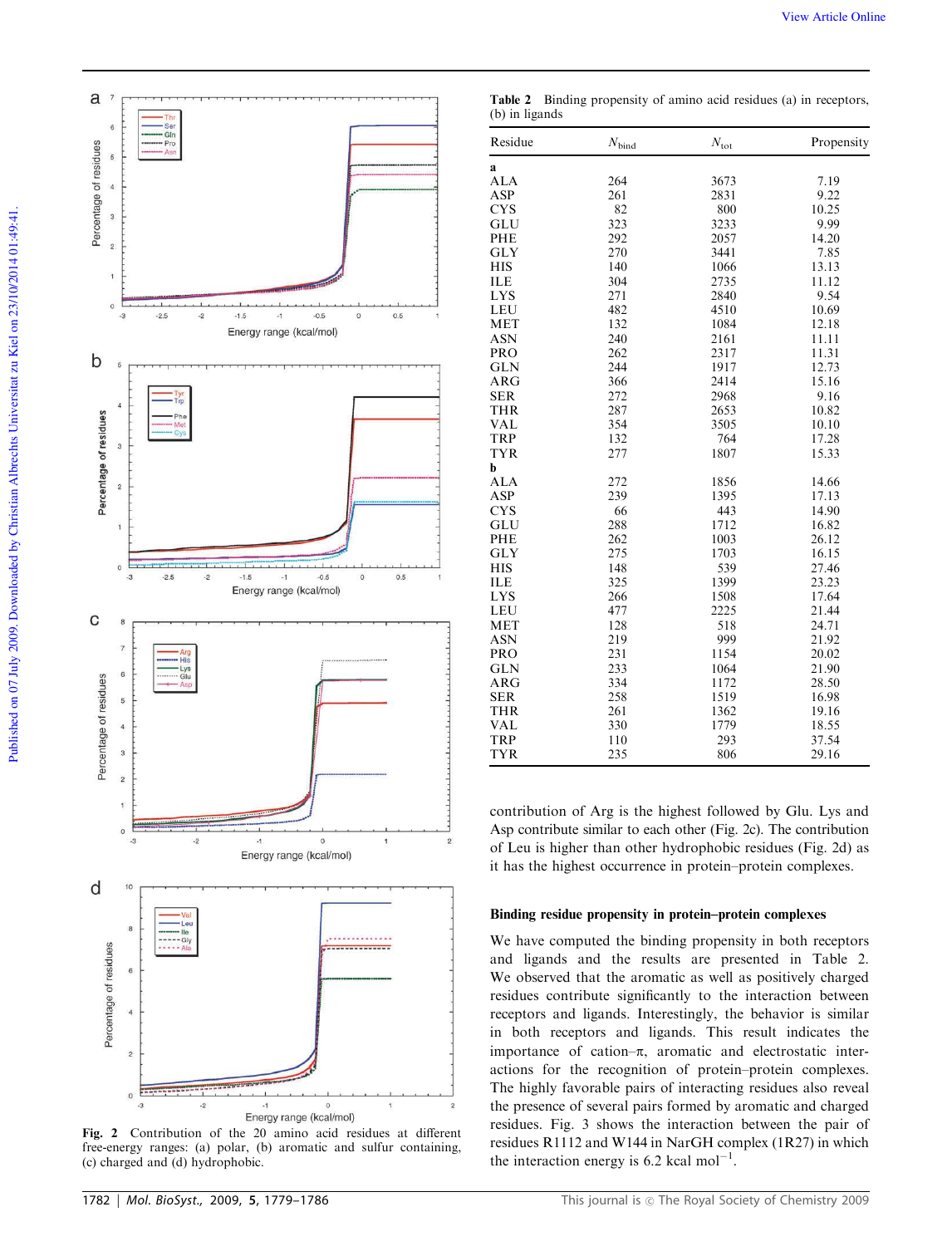

Fig. 3 Interaction between R1112 and W144 in 1R27 complex.

#### Binding segments in protein–protein complexes

We have analyzed the binding residues in terms of a ''continuous stretch'' in the amino acid sequence. The lengths of continuous binding residues are termed as binding segments. The binding segments have been analyzed in receptors and ligands in protein–protein complexes and the results are



Fig. 4 Frequency of occurrence of residues at various lengths of binding segments. Energy, atom, Cbeta and Calpha denote the binding residues obtained with energetic contribution (present study), distance criteria using all atoms,  $C_\beta$  and  $C_\alpha$  atoms, respectively.

presented in Fig. 4. We observed that about half of the binding segments are accommodated with single amino acid residues so that the neighboring residues are not favorable to binding. Similar trend is also observed with other criteria used to identify the binding sites. The two and three-residue segments have 25% and 8% of the binding segments, respectively. This result differs from the binding segments of protein–DNA complexes in which most of the binding segments have 3–4 amino acid residues.<sup>47</sup>

#### Propensity of residues in different binding segments

We have further analyzed the influence of amino acid residues involved in binding in terms of binding segments. The results obtained with receptors and ligands are displayed in Fig. 5. We noticed that the single residue binding segments are mainly dominated with aromatic and positively charged residues in both receptors (Fig. 5a) and ligands (Fig. 5b). Hydrophobic residues, Ala, Ile, Leu and Val involve in the 2-residue binding segments. Further analysis indicates the presence of hydrophobic and charged residues in two-residue segments. Polar residues present in all the binding segments indicating their importance to support the interaction between receptors and ligands at all regions of binding. Due to the flexibility of Gly it occurs mainly in the binding segments with more than 2 residues.

#### Preference of secondary structure in binding sites

The analysis on the preference of residues occurring in different secondary structural elements indicates that most of the regular secondary structures have a similar level of



Fig. 5 Propensity of binding residues in different binding segments. Prop1, prop2, prop3, prop4 and prop5 represent the propensity of residues in binding segments of length, 1, 2, 3, 4 and  $>4$  residues, respectively.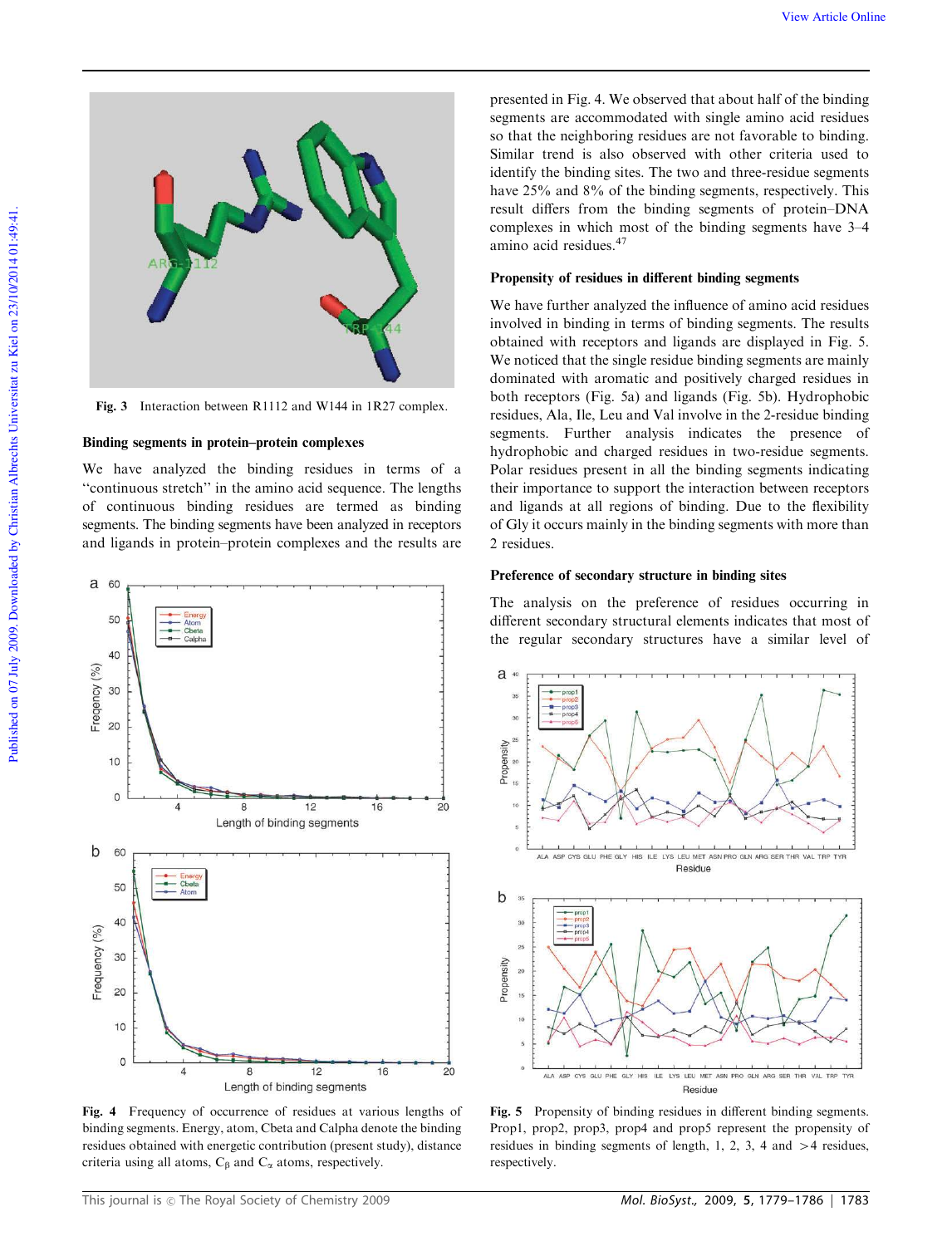| Atom       | Receptor | Ligand  |
|------------|----------|---------|
| Main chain |          |         |
| C          | $-0.29$  | $-0.31$ |
| N          | $-0.26$  | $-0.29$ |
| $\Omega$   | $-0.31$  | $-0.34$ |
| Side chain |          |         |
| C          | $-0.46$  | $-0.51$ |
| N          | $-0.51$  | $-0.56$ |
| $\Omega$   | $-0.44$  | $-0.48$ |
| S          | $-0.78$  | $-0.81$ |

preference (about 10% in receptors and 20% in ligands). However, we noticed that both the residues in 2-residue binding segments prefer to have similar secondary structure (helix or strand or coil).

#### Contribution of different types of atoms in protein–protein interactions

In order to understand the importance of main chain and side chain atoms for binding we have analyzed the contribution of interaction free energy due to different atoms in protein–protein complexes. We have classified the atoms into seven groups, three for the main chain (C, N and O) and four for the side chain (C, N, O and S). The average interaction energy for each atom is presented in Table 3. We observed that the average contribution is similar in both receptors and ligands. The comparative analysis on main chain and side chain atoms showed that the contributions due to side chain atoms are significantly stronger than that due to main chain atoms. This analysis indicates the importance of specific amino acid residues for recognition in protein–protein complexes.

#### Preference of interacting residues in protein–protein complexes

We have also analyzed the preference for interacting residues in receptors and ligands by calculating the residue pair preference at the binding sites. The topmost residue pairs are Asp–Arg, Arg–Asp, Cys–Cys, Glu–Arg, Arg–Glu, Phe–Phe, Tyr–Trp, Trp–Tyr, His–Trp, Arg–Tyr, Tyr–Arg, Arg–Trp *etc*. This analysis shows that the pairwise interactions are mainly formed with electrostatic, cation- $\pi$  and aromatic interactions. In addition these residues are formed between the interacting partners in protein–protein complexes irrespective of receptors or ligands.

#### Comparison with experiments

We have compared the results obtained in this work with experimental binding energies of protein–protein complexes. This has been done with the data on changes in binding free energy change upon amino acid substitutions. The search on protein–protein interactions thermodynamic database<sup>48</sup> showed the presence of 217 interactions, which have the difference in binding free energy of  $>$  2 kcal mol<sup>-1</sup>. Generally residues that can cause the binding free energy of  $>$  2 kcal mol<sup>-1</sup> are identified as hotspots. Further analysis on 217 interactions revealed that 68 of them are unique. We have analyzed all the unique interactions and we observed that 38 residues are charged, 32 of them are positive charged and aromatic. On the other hand only seven residues are hydrophobic.

This result demonstrates the importance of electrostatic, cation- $\pi$  and aromatic interactions for the recognition of protein–protein complexes. Our computational analysis revealed the importance of these interactions, showing the good agreement with experiments.

We have also verified the importance of such interactions with different specific complexes, such as the E6AP–UbcH7, interleukin4–receptor and Ras–Rap complexes.

(i) E6AP-UbcH7 complex. Eletr and Kuhlman<sup>49</sup> measured the binding free energies of 49 mutants in E6AP–UbcH7 complex (1C4Z) and 15 of them are identified as hotspots. We have analyzed all the hotspot residues and observed that 10 residues are positively charged/aromatic, 9 are positively/ negatively charged and 3 are hydrophobic. Further, the replacement of F63A altered the binding free energy of 3 kcal mol<sup>-1</sup>. We have analyzed the energetic contribution of F63 in 1C4Z and found that F63 in UbcH7 makes a strong aromatic interaction with Y694 in E6AP and the interaction free energy is  $-1.2$  kcal mol<sup>-1</sup>. Fig. 6a shows the aromatic interactions between the residues F63 and Y694 in E6AP–UbcH7 complex.

(ii) Interleukin4 receptor binding protein complex. Zhang *et al.*<sup>50</sup> carried out binding experiments on interleukin4 receptor binding protein complex (1IAR) and reported binding free energies for 29 mutants. The analysis on  $\Delta\Delta G$  values shows the presence of 11 hotspots. Interestingly, six of them are cation- $\pi$  interaction forming residues, 3 are charged and 2 are hydrophobic residues. We have analyzed the contribution due to different residues and the interaction between Y127 in interleukin4 and R85 in binding protein is shown in Fig. 6b. We observed the presence of a cation- $\pi$  interaction and the substitution of Y127A changed the binding free energy to  $2.2$  kcal mol<sup>-1</sup>.

(iii) Ras–Rap complex. Kiel  $et \ al.<sup>51</sup>$  studied the thermodynamic behavior of binding in the Ras–Rap complex and measured the binding free energy of 27 mutants in both Ras and Rap proteins. We noticed the presence of six hotspots and four of them involved charged residues, Lys, Arg and Asp. Five residues have the capability of cation- $\pi$  interactions and there is no residue with hydrophobic behavior. In this experiment Kiel *et al.*<sup>51</sup> reported that the replacement of K32A in Rap with wild type Ras altered the free energy of 2.5 kcal mol<sup>-1</sup> whereas the substitution of D238A in Ras with wild type Rap contributed to the free energy of 3.9 kcal mol<sup>-1</sup>. We have analyzed the interaction between K32 and D238 and the contribution towards electrostatic interaction is shown in Fig. 6c. This analysis verifies the importance of electrostatic interactions obtained in this work with experimental observations.

#### Mechanism for protein–protein recognition

The structural analysis on protein–protein complexes and the importance of specific amino acid residues for binding suggested the following mechanism for protein–protein recognition. The aromatic residues and Arg have high binding propensity in receptors and ligands (Table 2a and 2b) and these residues are dominant in single residue binding segments. The negatively charged residues also have high proportions in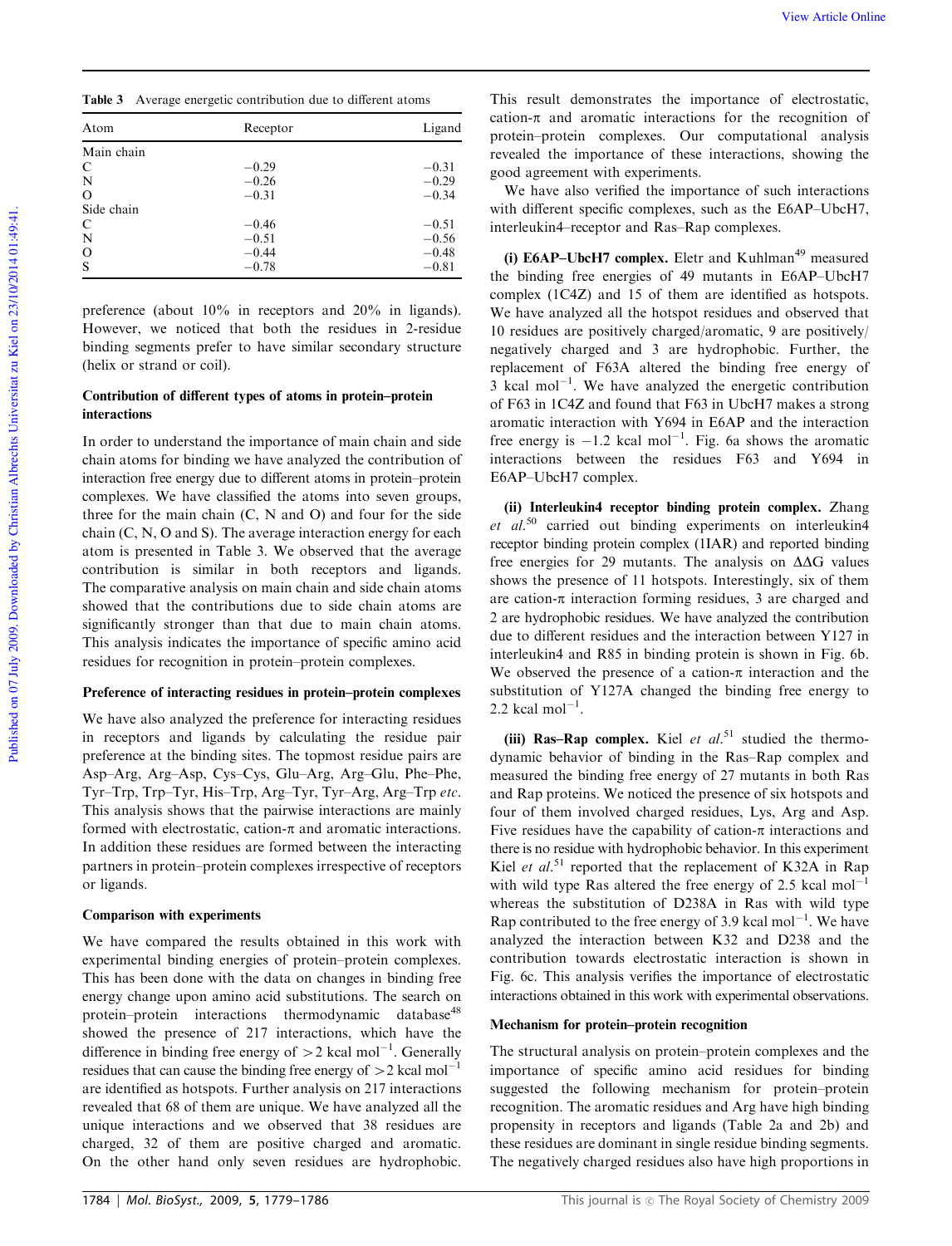

Fig. 6 Interactions between receptors and ligands in different complexes: (a) E6AP–UbcH7 complex, (b) Interleukin4 receptor binding protein complex and (c) Ras–Rap complex.

single residue binding segments. The contributions due to the atoms in side chains are higher than main chains. These results prompted the importance of electrostatic, aromatic and cation- $\pi$  interactions, which may be initiating factors to protein–protein recognition.

We have compared the importance of these interactions with experiments and other computational studies reported in the literature. Kiel *et al.*<sup>51</sup> demonstrated the importance of long-range electrostatic interaction for the formation of the Ras–Rap complex. Zhang *et al.*<sup>50</sup> reported the importance of ion pairs and hydrogen bonds in the shield of hydrophobic



Fig. 7 Recognition mechanism in protein–protein complexes:  $+$ ,and hexagon indicates the positively charged, negatively charged and aromatic residues, respectively.

groups in the recognition of interleukin4 receptor binding complex. The importance of salt bridges, hydrogen bonds and hydrophobic interactions are revealed in the E6AP–UbcH7 complex.<sup>49</sup>

del Sol and O'Meara<sup>52</sup> analyzed 48 protein–protein complexes through small world network and reported that Trp, Arg, Gln and Asp serve as key residues in protein–protein interactions. These residues belong to form different interactions observed in the present work. Crowley and Golovin<sup>53</sup> reported that cation- $\pi$  interactions are dominant in protein– protein interface followed by electrostatic interactions. Ansari and Helms<sup>54</sup> showed the pairing between charged residues. Considering the experimental and theoretical reports and the results obtained in the present study we propose that the charged and aromatic residues initiate the interactions in the form of electrostatic, aromatic and cation- $\pi$  interactions (Step 1; Fig. 7). The two-residue binding segments are dominated with hydrophobic residues, which may contribute to hydrophobic interactions (Step 2; Fig. 7). The polar residues are widely present in different binding segments and have moderate binding propensities. These residues make necessary hydrogen bonds and keep the interacting partners to form the complex and maintain the stability of the complex (Step 3; Fig. 7). The three-step mechanism helps to understand the binding of protein–protein complexes apart from the major contribution due to hydrophobic interactions.

#### Protein–protein interactions in the context of systems biology

The principles of protein–protein interactions may lead toward two practical goals: $34$  (i) once the major components of the stabilizing interactions are understood, it may facilitate designing drugs to block the critical interactions in cases where binding leads to disease<sup>55</sup> and (ii) it should facilitate prediction of interactions. Mapping of protein–protein interactions assists in predicting protein function and in the construction of interaction maps. Hence, it may be possible to map the functional networks of a proteome and all macromolecules in the cell. This will help to understand the controlling